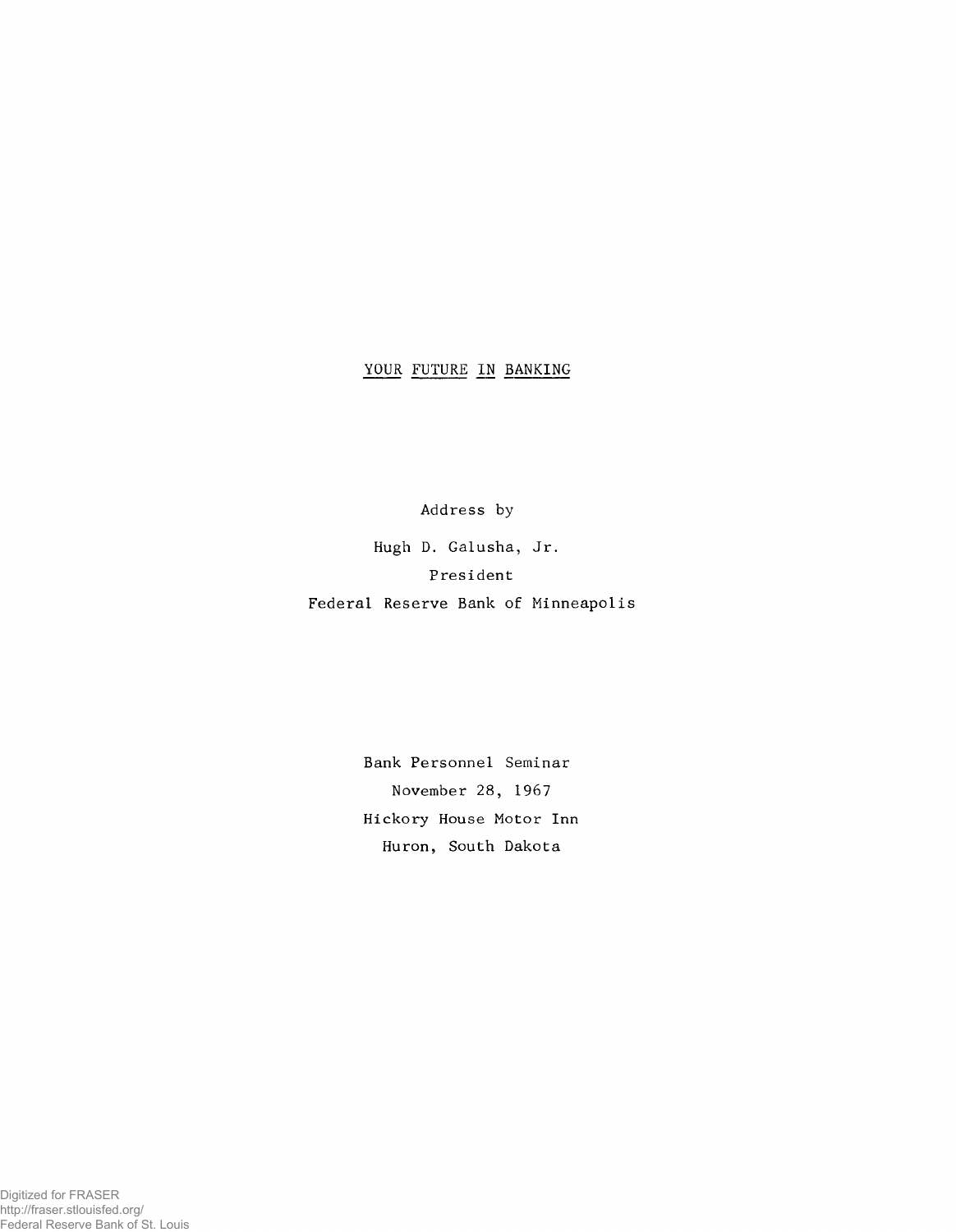The ideas I am going to share with you today are poor things, but mine own. This general disclaimer is for the protection of the South Dakota Bankers Association, its distinguished president and secretary, and the Federal Reserve Bank of Minneapolis. A disclaimer is necessary because a discussion of your future in banking is inseparable from a discussion of the future of banking -- its structure, its mechanisms, and its aspirations -- subjects about which there are as many shades of opinion in the U.S. as there are about sin. Please do not look for hidden meanings in my choice of metaphors. The apparent linking of banking and sin is no Freudian Patmanesque slip, but simply to illustrate the welter of prejudices, claims and counter-claims, in which banking is conducted today. Honest men can, and do, differ in their analyses of and prescriptions for complex situations -- especially in South Dakota this fall.

These ideas do not reflect what I consider to be the optimum model -- to the contrary, some of the constraints shaping American banking are quite distasteful to me, but they cannot be wished away. It must be remembered that we are viewing a point on a moving stream that commenced quite a ways back -- or to use still another metaphor, we are looking at a game already in process with no opportunity to call king's X so we can sort out the players and establish the rules.

If there is a single word to characterize American banking today, it is variety. The banking industry is hardly a monolithic structure.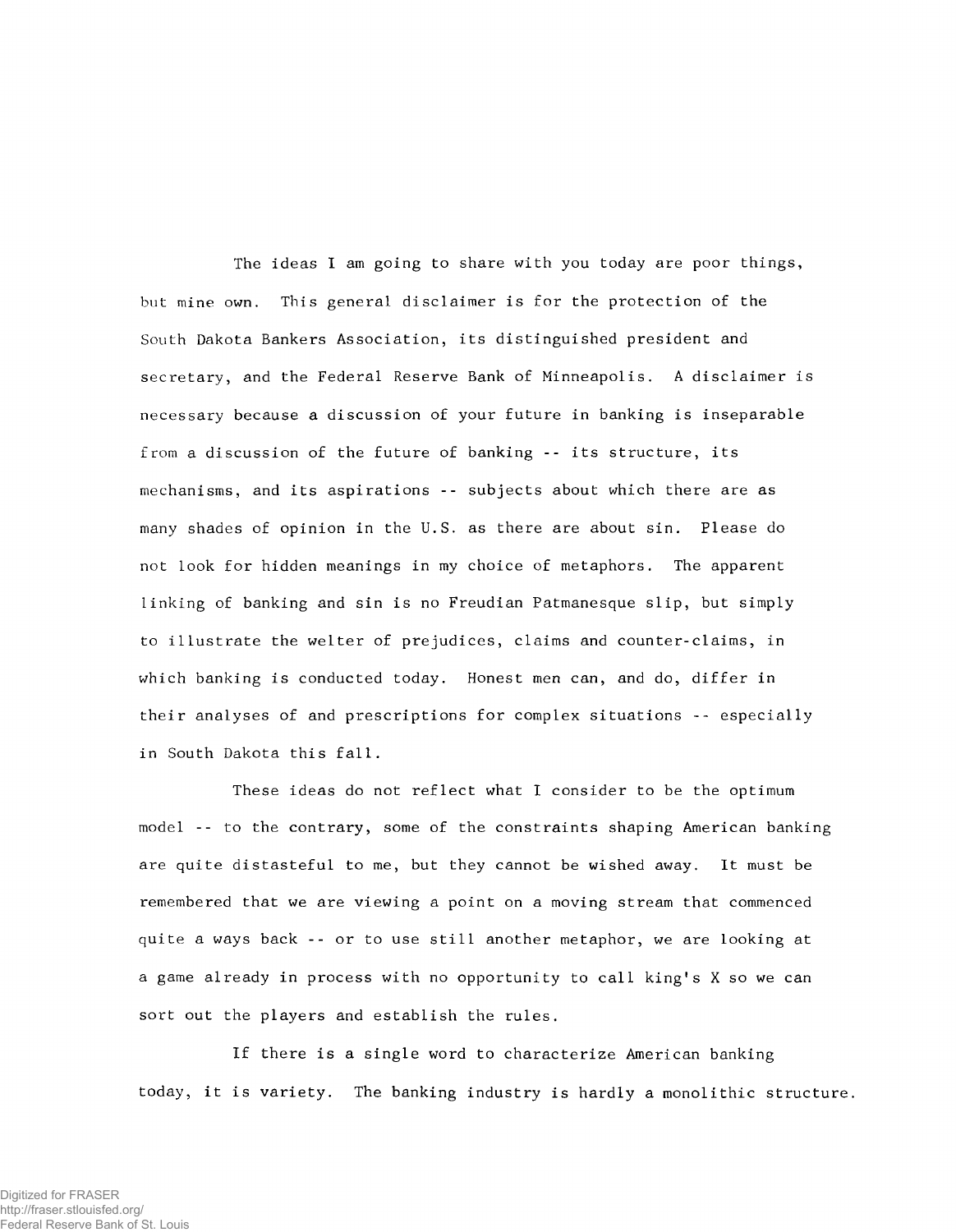There may have been a day when the First National Bank of Helena, Montana, and the First National Bank of New York differed principally in scale; but the difference between the First of Helena and Citibank in 1967 is almost one of essence. Functions have been added to the bank in the major urban center in bewildering succession. Even the merchandise has been altered as the search for new sources of supply and new sales packaging continues to accelerate.

What is appropriate for a bank to do within the legal limits of a corporate charter, a body of statutory proscriptions, a pattern of regulation by agencies that have been around a long time, should be easy for reasonable men to define. Certainly it presented no difficulty to Mr. Saxon, to mention one. But for the rest of us who see things less clearly, the definition of a bank becomes more and more difficult,  $com$ pounded as it is by the extraordinary fertility of imagination of the current generation of bank management to be found in the first three hundred or so of American banks arranged by size.

Illustrative of the point are a number of suits pending against banks by other industrial and occupational groups whose bailiwicks have been invaded by hungry bankers. Computer service bureaus and travel agents are two that come to mind.

<u>a da da da da da da da</u>

Essentially these ventures into new areas have been responses to market forces spurred on by pressures to maintain and expand profit margins. In general, they have been phenomena of the money centers, with a slower reflection in banks away from these centers. And for a good reason. Scale itself has been one of the major divisive forces working to alter the essence of these 14,000 enterprises lumped together loosely and inaccurately as banks. The accommodation of a major U.S. industrial

 $-2$   $-$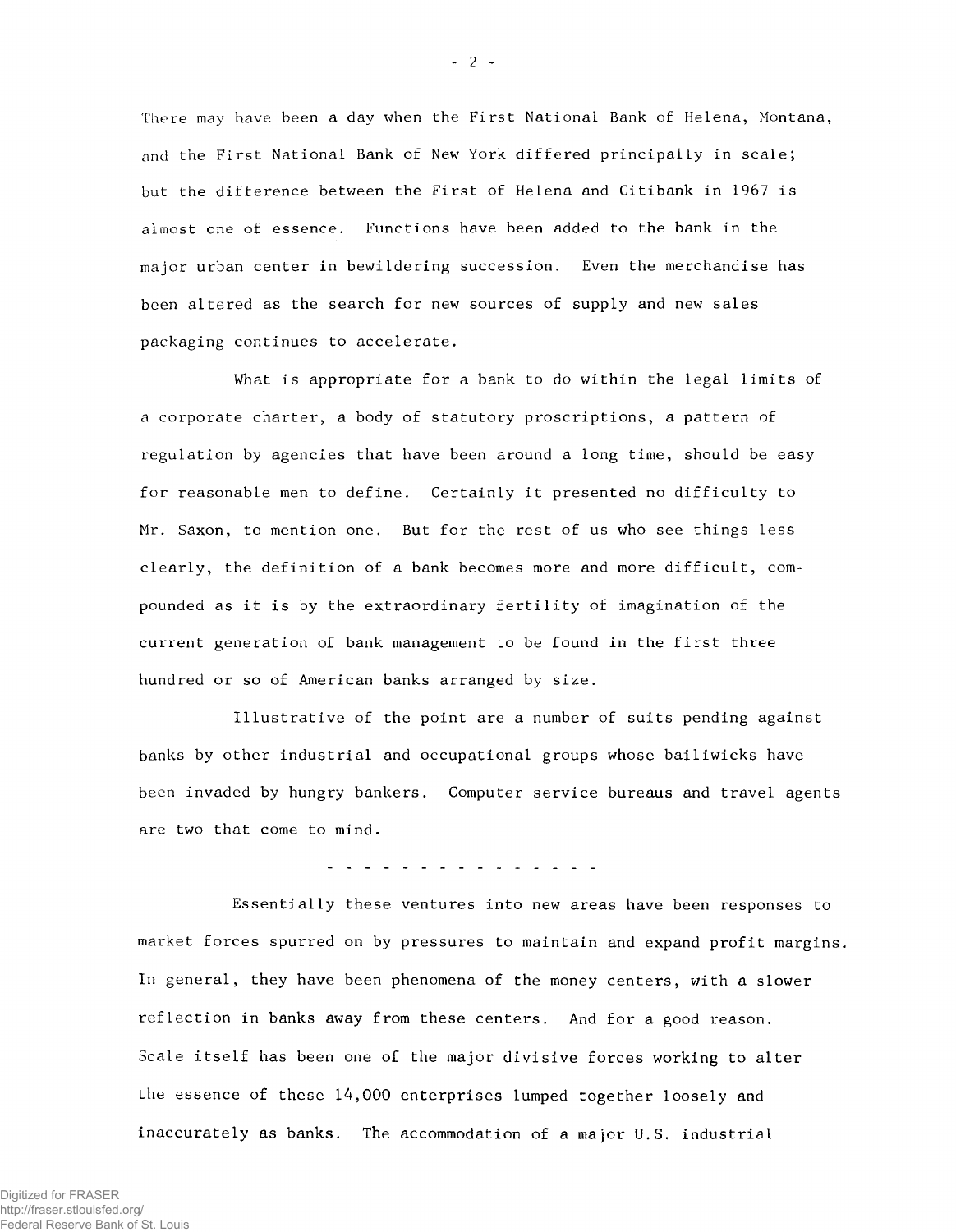customer -- say, one of the Fortune 500 Club -- has required a complex response on a worldwide scale, of which the adjustment to the devaluation of the British pound is the most recent example. The requirements of these customers have affected the lending patterns obviously; but more i mportantly it has forced the large bank to develop management expertise and knowledge within the narrow context of each of these major industries. The roster of officers and their disciplines at the Chase, for example, is almost as long and complicated as the catalog for the Harvard Business School.

And the hardware of banking -- here also, capital and entrepreneurial skill have forced a cleavage between the large and the small. The computer may turn out to be the instrument that forces aggregative banking in some form. This will flow because of (a) internal requirements of cost and record control of the bank itself, and (b) the external requirements of customer demands for computer services.

I could continue. Trust services, which are becoming very sophisticated indeed at some banks in the District; portfolio management; the handicaps of geography and scale again which at the present time make it difficult for the small bank to tap sources of funds available to large banks.

My first point then, is that a gap has been created between the small bank and the large bank, caused by internal and external market forces, which will continue to widen -- a gap possessed of many more elements than scale alone -- until small banks move to narrow it. And move they must, for as bank customers even in rural America continue to become more sophisticated they are demanding types and quantities of banking services similar to those they have read about in their trade journals or heard discussed at their own association meetings.

- 3 -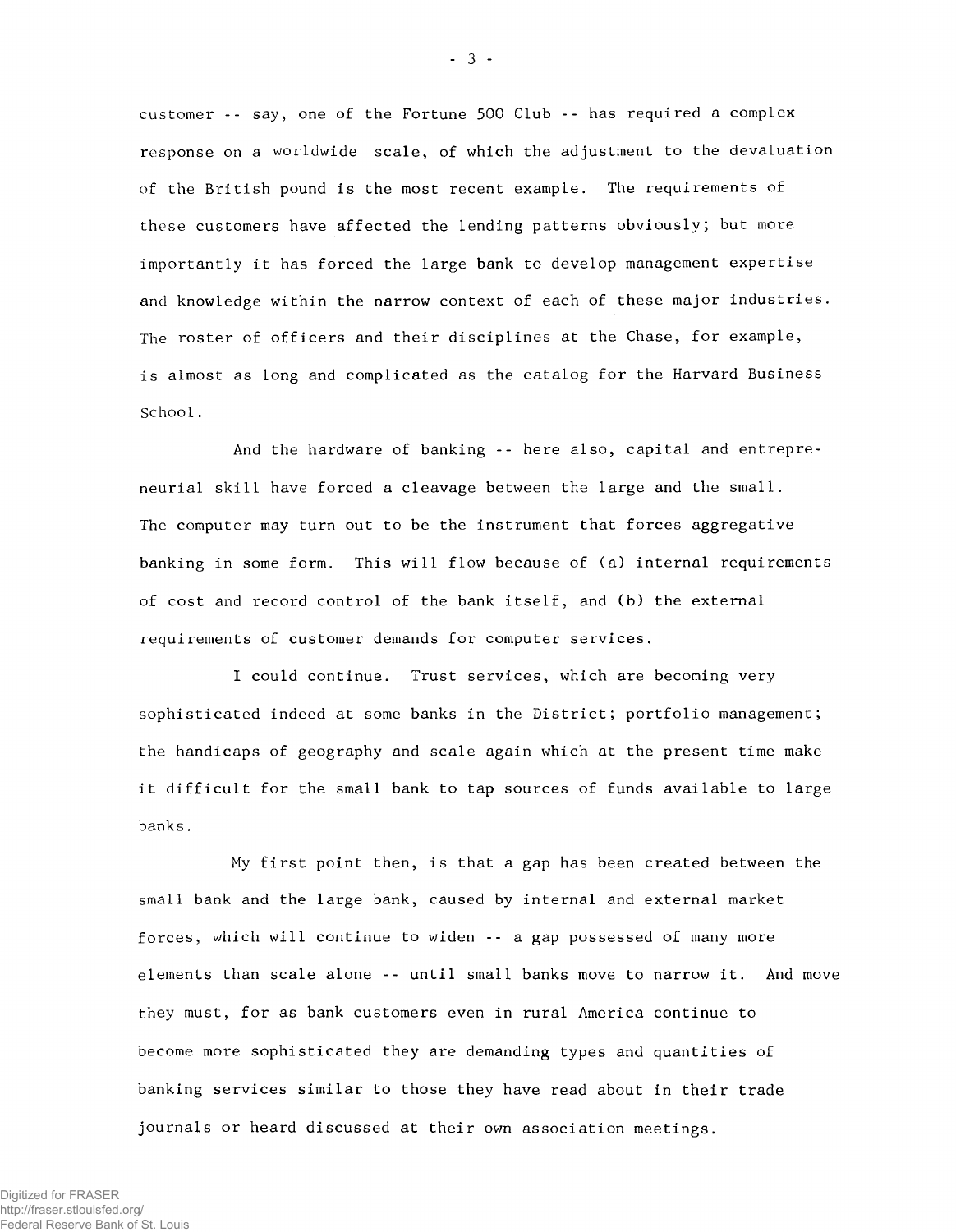These services require capital, scale, and innovative skill. Growth of the individual bank on a scale which keeps pace with customer growth is the most obvious answer. Other possibilities are increased reliance on correspondent banks, small intra-state bank holding companies, branch banking -- even banking consortiums which might be organized as service companies to participating banks. Certainly the efforts being made by your banking association independently and in conjunction with the MBA to provide training and information programs for smaller banks are doing much to close the training gap.

So to my second point. The pressure imposed by the marketplace for increased banking capacity requires a combination of internal growth of capital and management; and for the smaller banks of the state, a step up in aggregative banking experimentation. Otherwise the larger banks will continue to get bigger with a faster rate of growth.

Society, in its endless preoccupation with what is good and desirable, has always been concerned with the flow of money and credit, but until fairly recently the mystique surrounding American banking kept the public interest at a reasonable distance. But a generation of aggressive advertising -- "your friendly bank" ... "we're here to help you get what you want" ... ''one-stop banking" ... "your full service center" -- has had its effect. Congress and legislatures now regard a bank as possessed of no more mystery than the local A & P. In fact, the suspicion is growing in some quarters of state and federal legislatures that the course of banking is too important to be determined by bankers.

Not only by their own advertising, but in part by their conduct, bankers have fueled this suspicion. Again, they have been victims of their own image -- in their efforts to stress friendship for the public, they encouraged expectations that could not be realized. Banks exist, as

- 4 -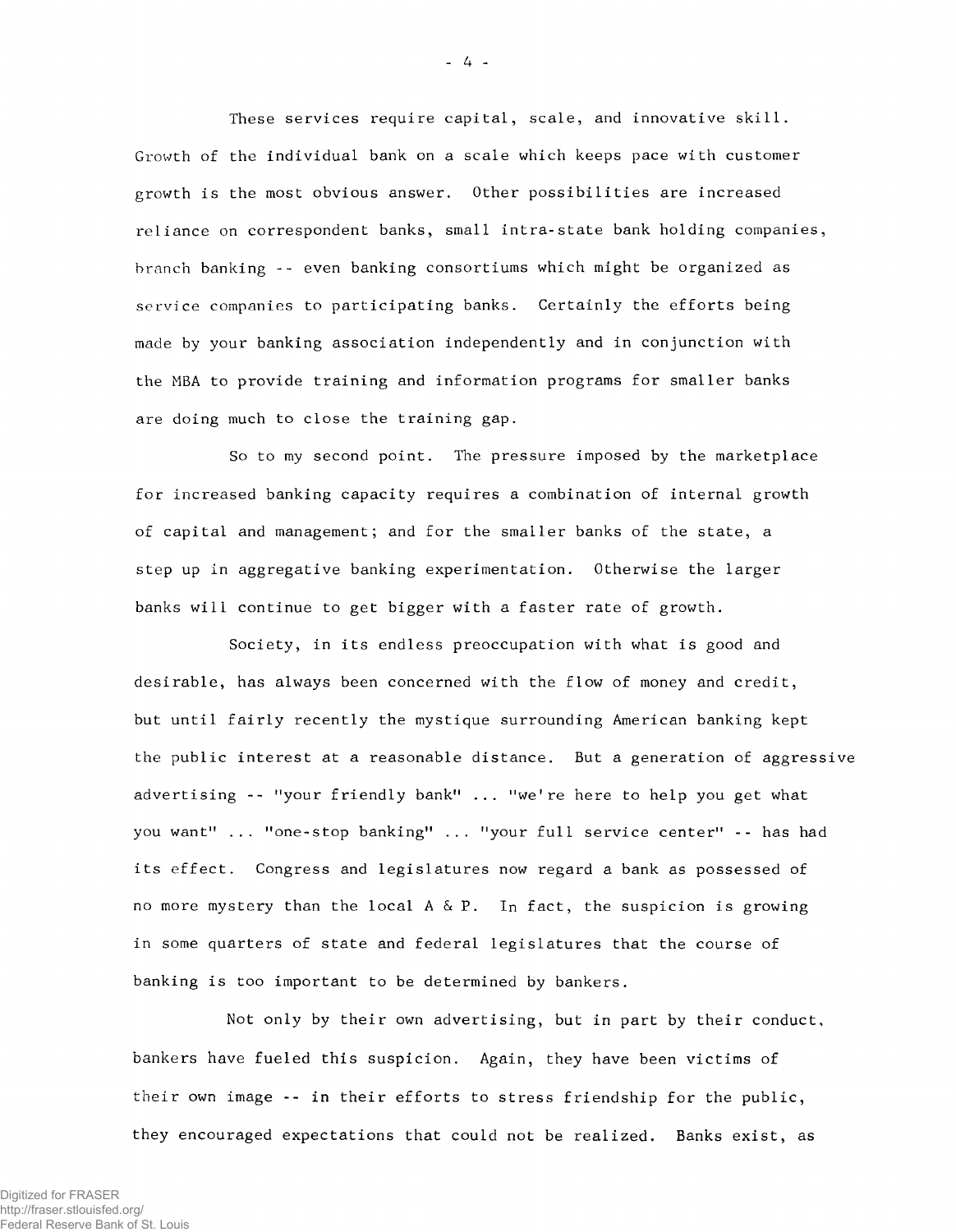far as owners and management are concerned, to make a profit. Period. And only if they make a profit can they attract management and capital. Ideally, this means it must be their judgment, in the main, where and how they obtain funds, and where and for how much they loan these funds. It also means they -- or at least the creative ones -- will always be searching for new ways to make a buck.

More and more often these essentially private enterprise objectives are colliding with social goals set by legislatures and Congress -- not to mention those set by extension by regulatory agencies. So I come to my third point. National and local objectives -- social goals -- are going to alter, at an increasing rate and in significant ways, the American banking system. Examples:

- .. Difficult as it is not to define a bank, the problem will be infinitely complicated by the changes proposed for  $S \& Ls$ .
- .. The cost of money on both sides of the equation will continue to be regulated, and my guess is the tolerances will be narrowed as the years go by.
- .. U.S. based banking corporations will find their overseas operations subjected to increasing U.S. control.

More legislatures are going to grapple with such thorny problems as nonpar banking, branching, patterns of ownership, interest ceilings, regulatory machinery -- and who knows, there may be other states than North Dakota experiment with their own central bank.

But it is with the allocation of funds the major public concern will be manifest. This country is in the throes of a social revolution, the implications of which have hardly commenced to surface. Whether they be in the ghetto or in rural America, the disadvantaged -- the losers of our society -- are making themselves heard.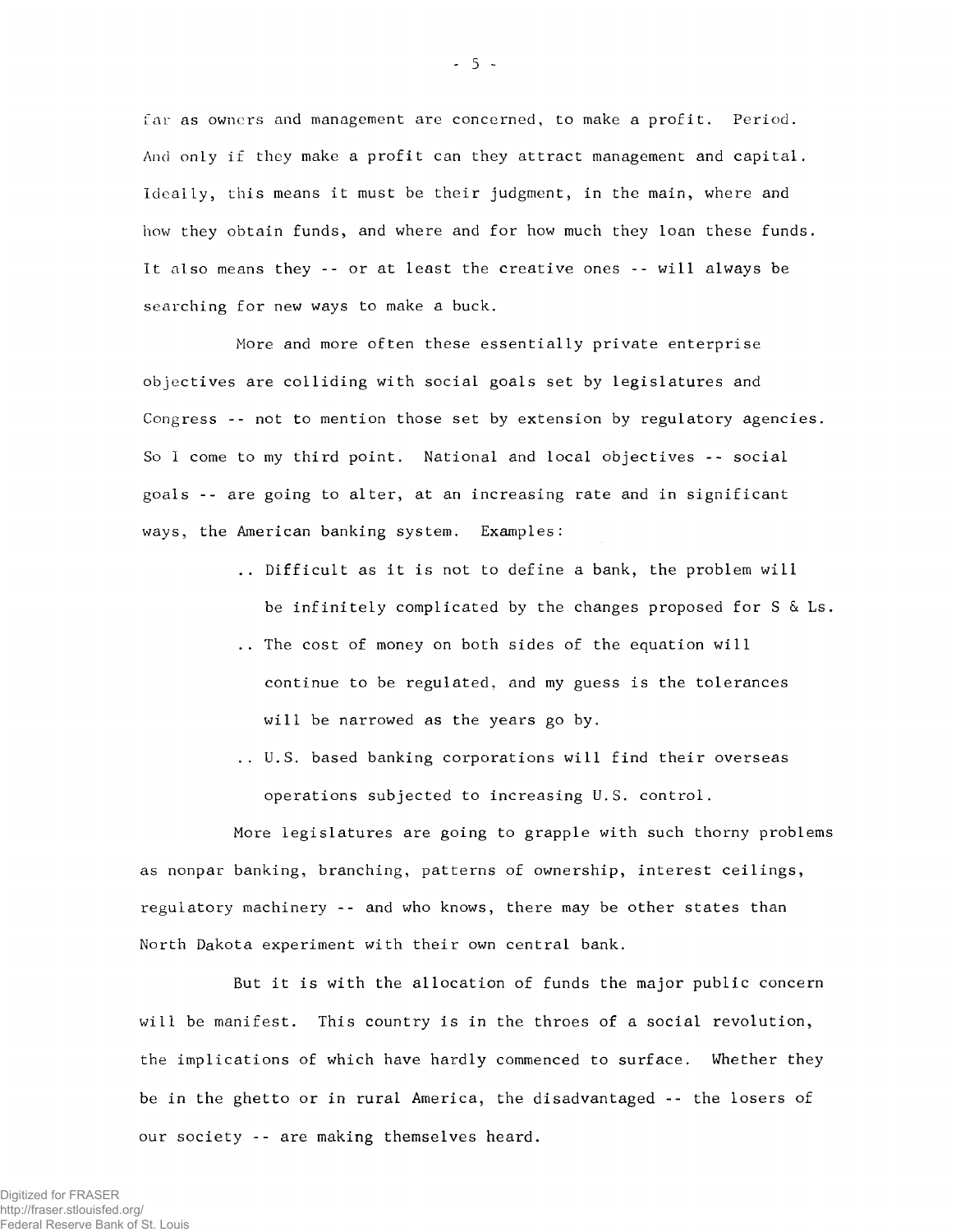Charismatic industries like outdoor recreation and agriculture have their own vocal constituency. Some of these programs are even designed to redistribute population and industry. This they have in common: all of these are massive programs involving billions of dollars; all will affect the allocation of funds in the U.S. banking system. And here is the reason the public sector will have to intervene, once the determination has been made that the investment goal of a new tenement, a recreation complex, or industrial jobs in rural America, is a socially desirable one: with few exceptions, most of the situations are submarginal credit risks within the conventional banking framework -- especially when viewed competitively against the alternatives available to the banks with the requisite credit capacity. If society desires the goal, seed capital at least will have to be provided by society.

I have no idea how these demands will affect the U.S. banking system. Some certainly will be met outside. For example, I happen to think U.S. banking may be in the same relative position to the Farm Credit System and U.S. agriculture as it was a few years ago to S & Ls and residential lending. There will be primary credit programs -- current alternatives in outdoor recreation financing, plus those of the five or six bills in Congress now, are typical. There will be guaranty programs, participation programs, moral suasion, tax gimmicks -- the possibilities are endless. But they will come. Social pressures are simply too great to be contained for long -- even with the Viet Cong sitting on the safety valve.

The Fed will be at the interface, as the hep bureaucrats now put it. For us to say the Federal Reserve System cannot or should not be concerned with social goals is ridiculous. We owe our very existence to such a national objective. Look at the way the Board has been flailing

 $-6-$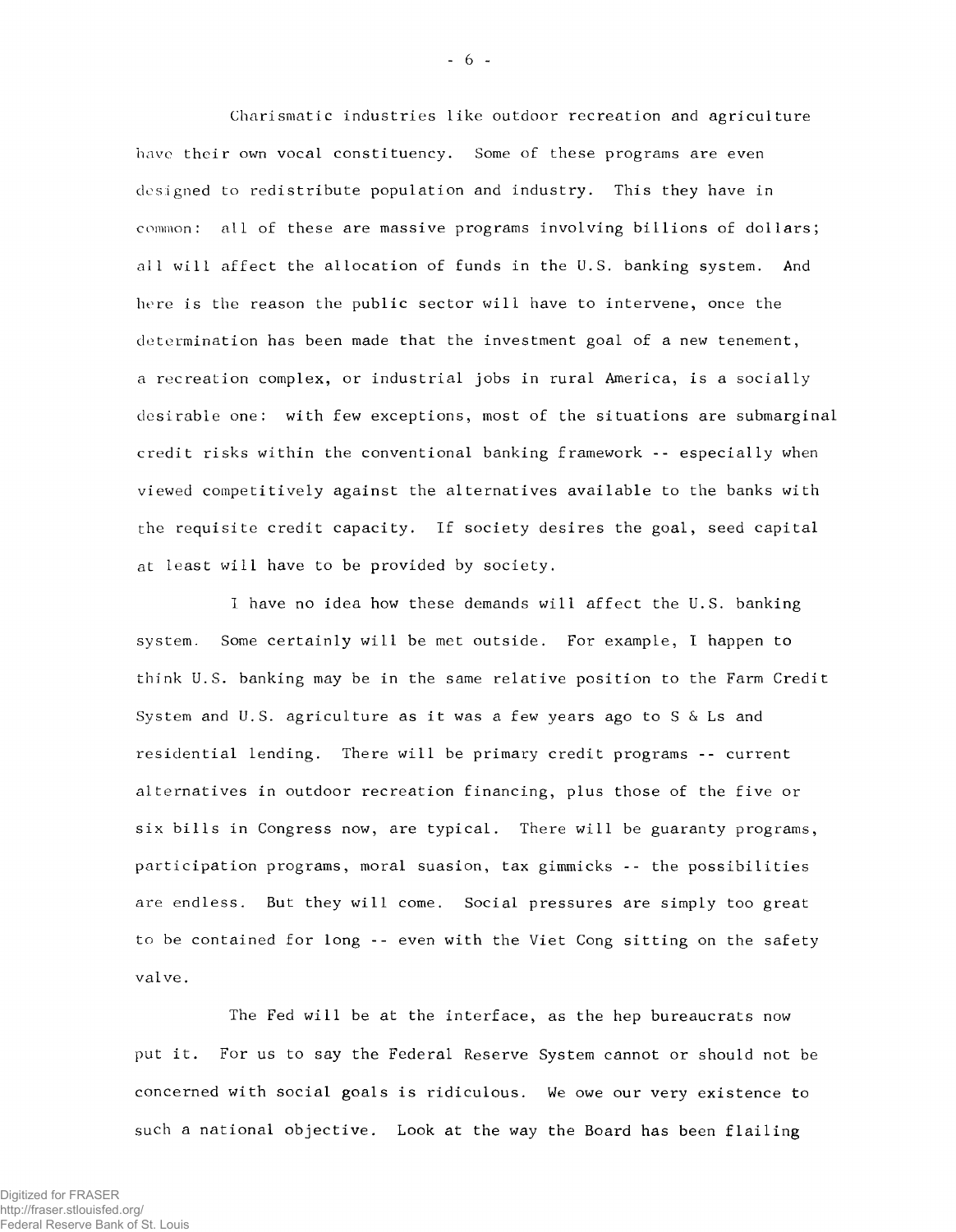about in the holding company and merger cases. Bigness, concentration of markets and ownership -- these bundled together make up the factor of competition which has been by far the most equal among the five equal factors listed in the holding company act. Right or wrong, this is a social determination -- a reflection of the national concern with the structure of the economy -- a desire to curtail growth if the price for growth is a material reduction of customer alternatives. Introspective efforts like the discount study reflect the deep concern within the System that we always be responsive to changes in the economy. And we must acknowledge the special view taken of us by our parent, the U.S. Congress. When they were looking for a place to tuck truth in lending, it is hardly an accident we were named. In the agonizing to come over the control of the electronic network that one day will not only be the courier of our credit, but the repository of all our secrets, Congress may well rely on our vaunted independence and objectivity, and add it to our list of responsibilities.

Many of you have probably been bankers longer than I. My e xperience after all is only two years and eight months. But my sense of excitement at being a small part of American banking has grown apace. In part this is a reflection of an enhanced awareness of what a truly significant role banking plays in the development of our country -- but more important for this inquiry is the knowledge of how dramatically it has changed just in my brief period of study. These changes are continuing with bewildering speed; and the pace will accelerate. The Ninth District no matter how remote it may seem in parts of it from the main stream -- and some of us sometimes wish it were more so -- is caught up in the process. For those who are willing to study these changes, and

- 7 -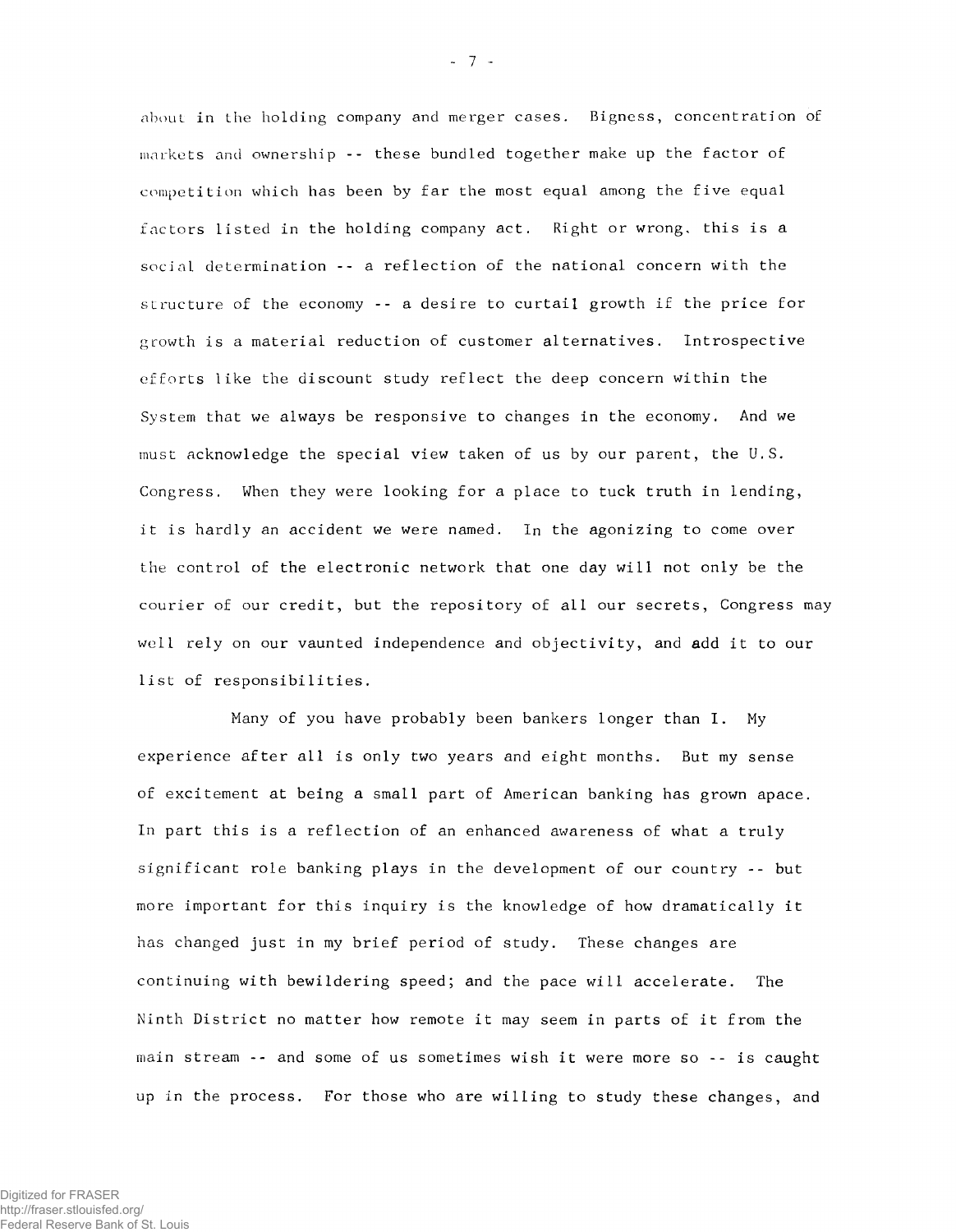capitalize upon those elements that can be applied to their bank, the future is bright indeed. May I emphasize again these are changes which reflect changes in the marketplace. This is not a which comes first, the chicken or the egg, situation. Banks react to customer changes - customers react only to banks failure to change. A broad generalization with an undoubted number of exceptions, but enough truth I hope to provoke you to think about it.

It should hardly come as a surprise that your markets are changing -- even less of a surprise is the statement you are in the service business. But perhaps more of a surprise are some of the implications your reflection upon these truisms will produce.

What kind of bank are your customers going to need ten, twenty years from now? A most relevant question to a consideration of your future, because it is that kind of a bank they will be doing business with. If it is not your bank, then don't cry about a deterioration of the good old values and customer disloyalty -- you deserted them by failing to keep pace with their needs.

This kind of self-examination is a process that can never stop because American industry, and I include agriculture as a part of American industry, is the most productive and imaginative in the world. And these are your customers. Ideally no one really can prescribe in nice detail the pattern of change for you as appropriately as you can because there are no two states, no two communities, and certainly no two banks with the same economic environment. But society will, if you don't, and here is the real spur to your self-inquiry.

But what an absorbing and exciting occupation this kind of selfexamination can be. If it then becomes the basis of constructive action,